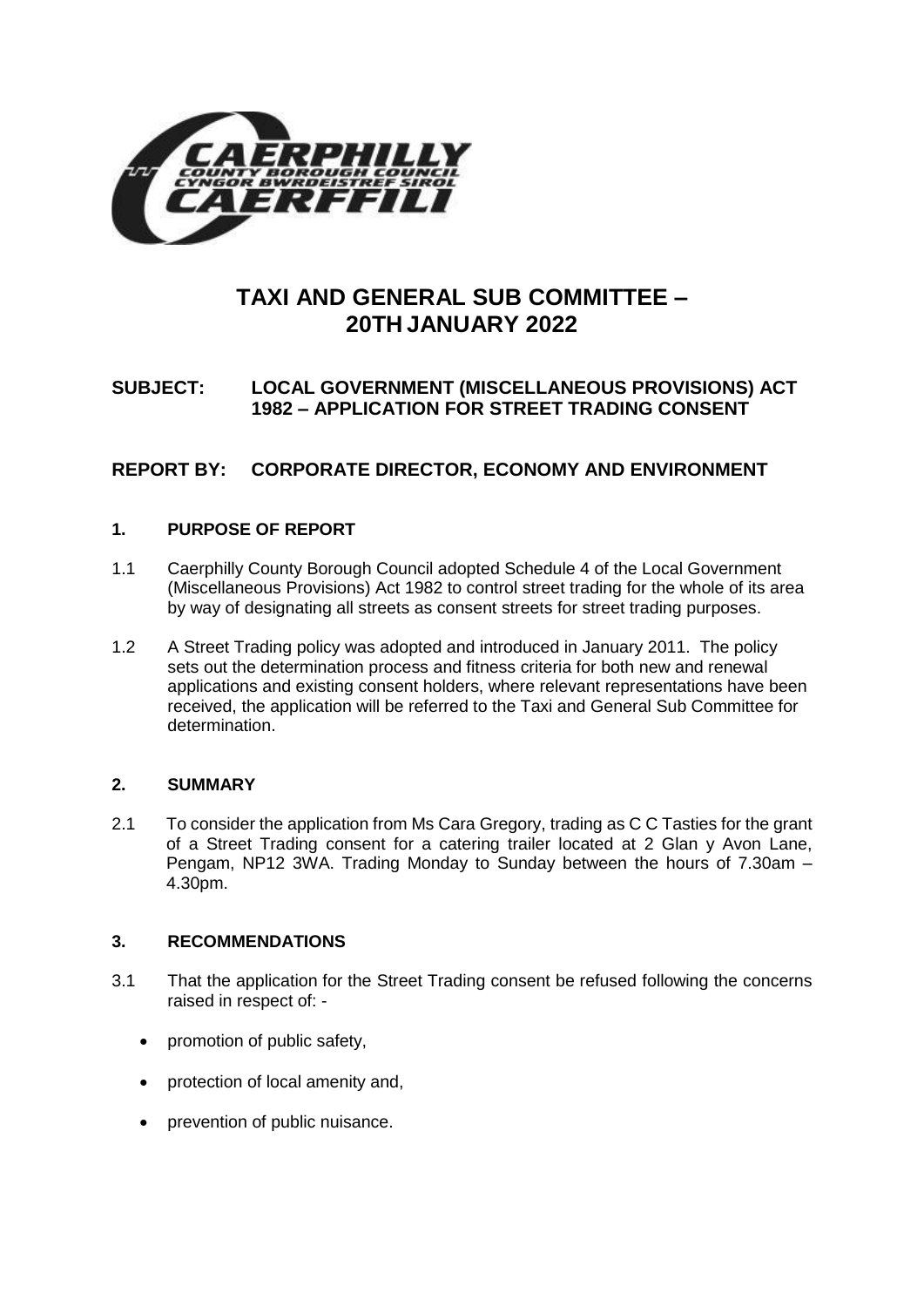## **4. REASONS FOR THE RECOMMENDATIONS**

4.1 Concerns raised by the Principal Highways Officer regarding public safety in relation to obstructive parking, access for emergency vehicles and historic problems from unlawful parking within the area, whose concerns are echoed by two local businesses.

In addition, concerns were raised by the local businesses regarding potential detriment to the local amenity.

Members will note that 9.1 of the Council's Street Trading Policy deems the following locations are unsuitable and will not normally be granted where any of the following apply:

- A. A significant effect on road safety would arise either from the siting of the trading activity, or from customers visiting or leaving the site,
- B. There are concerns over the recorded level of personal injury accidents in the locality where the street trading activity will be sited,
- D. There is a conflict with Traffic Orders such as waiting restrictions,
- E. The site or pitch obstructs pedestrian or vehicular access; traffic flows, and places pedestrians in danger when site is in use for street trading purposes,
- F. The trading unit obstructs the safe passage of users of the footway, right of way, bridleway or carriageway.
- J. Street Trading consents will not normally be granted at any time on sites that are within the distances set out below. Determination of the distances will take account of the topography, road layout, access and egress to and from the trading site and the specified premises/site.
	- 250 metres of the boundary of any hospital, nursing or residential care home.
	- 30 metres of any roundabout, road junction or pedestrian crossing.

## **5. THE REPORT**

5.1 All applications for Street Trading Consents in the borough are subject to a 14 day consultation process with appropriate bodies as detailed in the councils Street Trading Policy which include Gwent Police, Highways, Property Services, Environmental Health, Social Services, Waste management.

As part of the application process the applicant is also required to post a notice advertising their intention to apply for a street trading consent in order that local residents have an opportunity to comment upon the same.

A copy of the Street Trading Policy is available via the council's website via [Link to](https://www.caerphilly.gov.uk/CaerphillyDocs/Licensing/Street_Trading_Policy.aspx)  [Street Trading Policy.](https://www.caerphilly.gov.uk/CaerphillyDocs/Licensing/Street_Trading_Policy.aspx) 

- 5.2 An application for a street trading consent was submitted by Ms Cara Gregory, trading as C C Tasties trading as on the  $1<sup>st</sup>$  December 2021, for the location at 2 Glan y Avon Lane, Fleur De Lis, Pengam, NP12 3WA. The applicant indicated that the consent is sought for the purpose of providing hot food Monday to Sunday between the hours of 7.30am to 4.30pm via a catering trailer.
- 5.3 Members will note that Paragraph 18.1 of the council's street trading policy which states '*Where officers have considered an application and have received substantiated relevant objections and are minded to refuse an application, arrangements will be made for the application to be considered by the relevant Committee and the applicant*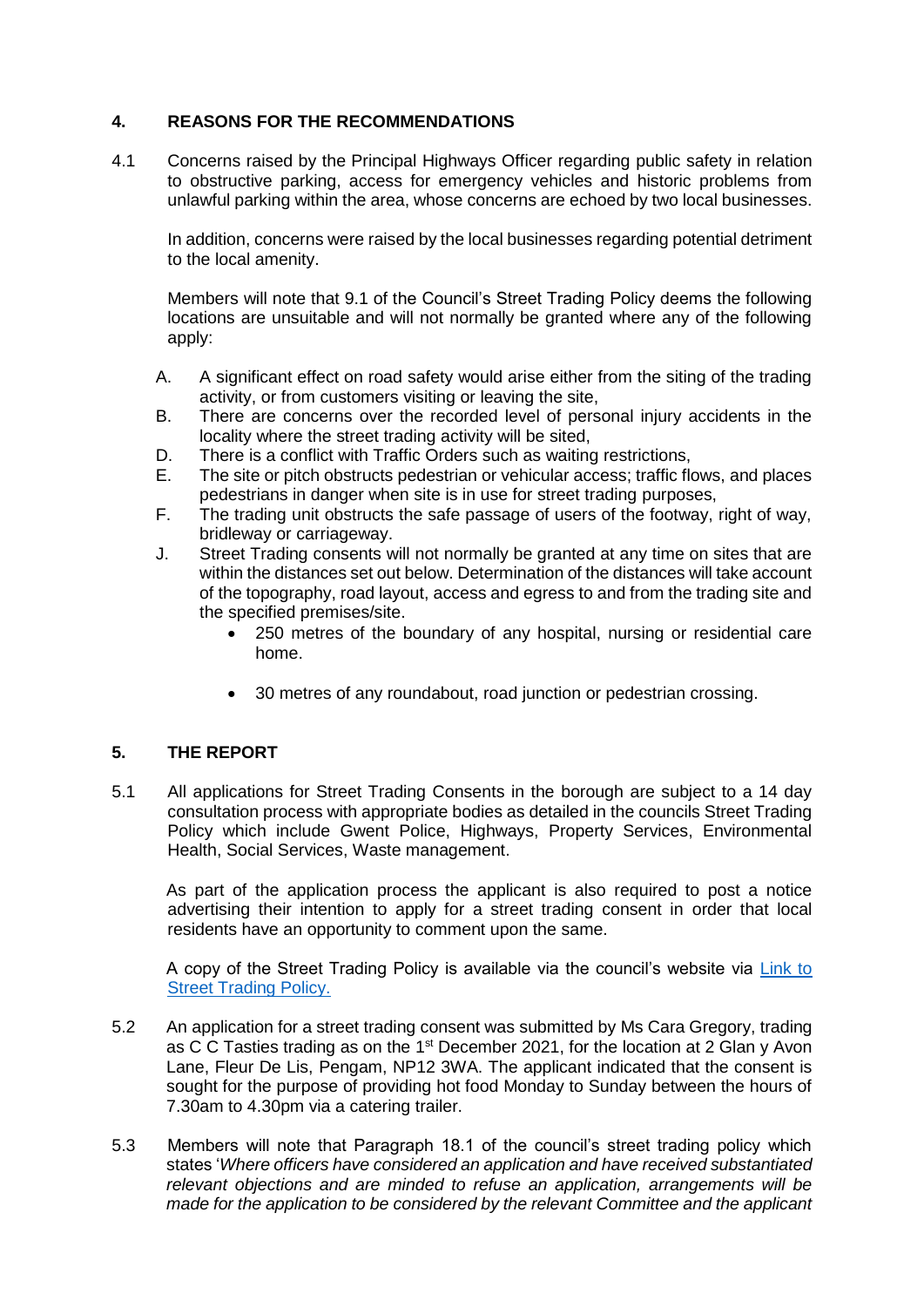*and all parties making objections, will be notified in writing of the date, time and place where the application will be heard.*'

In respect of this application relevant objections have been received by the licensing department from the Council's Highways Section & two local businesses.

5.4 Highways have expressed their concerns based on complaints received regarding obstructive parking, access for emergency vehicles and historic problems from unlawful parking within the area, therefore in view of this do not support this application.

Particular reference is made to 'problems for ambulances accessing the Health Centre and Glan-yr-Afon Care Home'.

The comments of the Highways Officer are reproduced as **Appendix 1.**

5.5 Representations were received from two local businesses detailing the lack of parking provision in the vicinity of the site and the potential for noise, smell and rubbish pollution from the catering van. Concern is expressed in relation to the implications of public safety if a street trading consent were to be approved and also the potential effect on the existing local amenity namely the High Street.

The representations submitted by two local businesses are set out in **Appendix 2 & Appendix 3.**

- 5.6 An aerial view of the proposed street trading consent location, is reproduced for Members information as **Appendix 4.** This also provides the proximity and location of the Health Centre and Residential Care Home referred to by the Highways Officer.
- 5.7 Photographs of the site location are reproduced as **Appendix 5.**
- 5.8 There were no comments received from other Consultees, other than those detailed above.
- 5.9 The applicant has been informed of the objections to their application for the grant of a street trading consent. At the time of drafting this report, no further comments have been received from the applicant in support of her application. The applicant will have the opportunity at the meeting to outline to Members why this location is suitable for a Catering trailer.
- 5.10 Members are asked to consider the application and the comments received from consultees in particular the Highways Officer who has detailed the concerns regarding the location and details historic issues at this site.

Members will note paragraph 9.1 of the Council's Street Trading Policy which details that the following locations are unsuitable and would not normally be granted where any of the following apply:

- A. A significant effect on road safety would arise either from the siting of the trading activity, or from customers visiting or leaving the site,
- B. There are concerns over the recorded level of personal injury accidents in the locality where the street trading activity will be sited,
- D. There is a conflict with Traffic Orders such as waiting restrictions,
- E. The site or pitch obstructs pedestrian or vehicular access; traffic flows, and places pedestrians in danger when site is in use for street trading purposes,
- F. The trading unit obstructs the safe passage of users of the footway, right of way, bridleway or carriageway.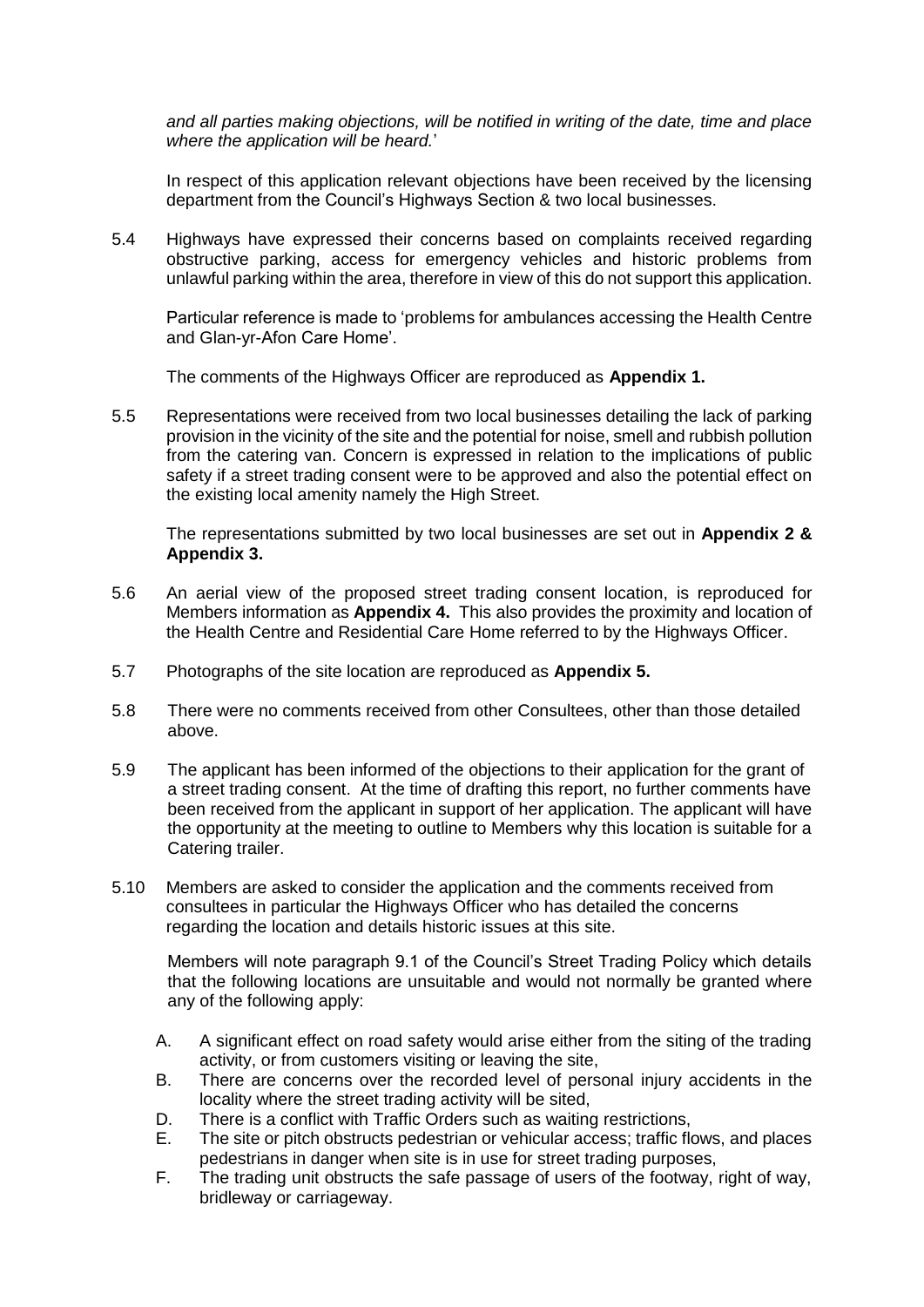- J. Street Trading consents will not normally be granted at any time on sites that are within the distances set out below. Determination of the distances will take account of the topography, road layout, access and egress to and from the trading site and the specified premises/site. • 250 metres of the boundary of any hospital, nursing or residential care home. 30 metres of any roundabout, road junction or pedestrian crossing.
- 5.11 Members will note Paragraph 18.5 of the Street Trading Policy which details that the Committee will always determine applications by:
	- a. Considering each case on its merits.
	- b. Using this policy to assess applications.
	- c. Dealing with the hearing in a balanced and impartial manner.
	- d. Ensuring that the rules of natural justice are applied.
	- e. Giving all parties sufficient opportunity to present their case, ask questions and provide information for consideration in support of their application or objection.

#### 5.12 **Conclusion**

After considering the written representations and hearing from all parties at the meeting. Members will be required to determine this application. Members will note that determination of this issue rests with the Taxi and General Sub-Committee and that there are no further rights of appeal and that the Committee's decision is final.

#### **6**. **ASSUMPTIONS**

6.1 No assumptions have been made in the preparation of this report.

## **7**. **SUMMARY OF INTEGRATED IMPACT ASSESSMENT**

7.1 Not applicable.

## **8. FINANCIAL IMPLICATIONS**

8.1 None.

#### **9. PERSONNEL IMPLICATIONS**

9.1 There are no personnel implications.

#### **10. CONSULTATIONS**

10.1 This report has been sent to the Consultees listed below.

## **11. STATUTORY POWER**

11.1 Local Government (Miscellaneous Provisions) Act 1982